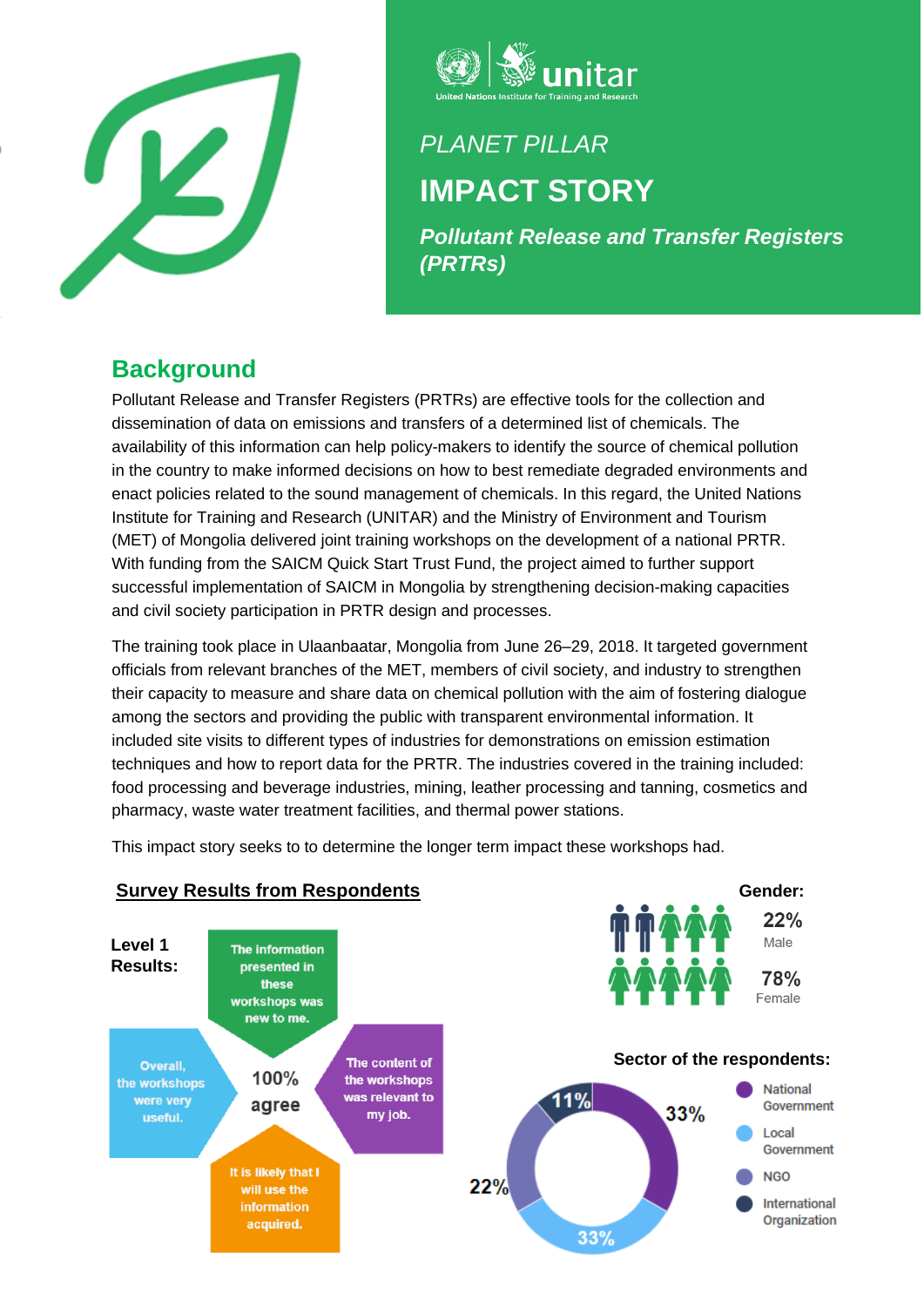All survey respondents had indicated that they either "strongly agreed" or "agreed' that they found the workshops useful and relevant to their job, and that the information was new to them. The majority of respondents further replied that they would have no or not as much knowledge on PRTRs if they had not participated in the workshop. Almost all had also responded that the knowledge and skills they acquired are important to success in their jobs.



Had you not participated in these workshops

### *"Before I joined the training, data entry staff would contact me with inquiries and questions, however I would not able to provide them with the correct information they needed. But after attending the training, I gained proper knowledge on the topic"*

*"The information from the workshops were useful. It's important to know the methodology behind pollutant measurement. However, we currently don't have general guidelines or a legal basis for official information entry and reporting"*



#### How often have you engaged in dialogue with industry or civil society based on information from the registry?



Have you used information from the PRTR?



How important are the knowledge/skills acquired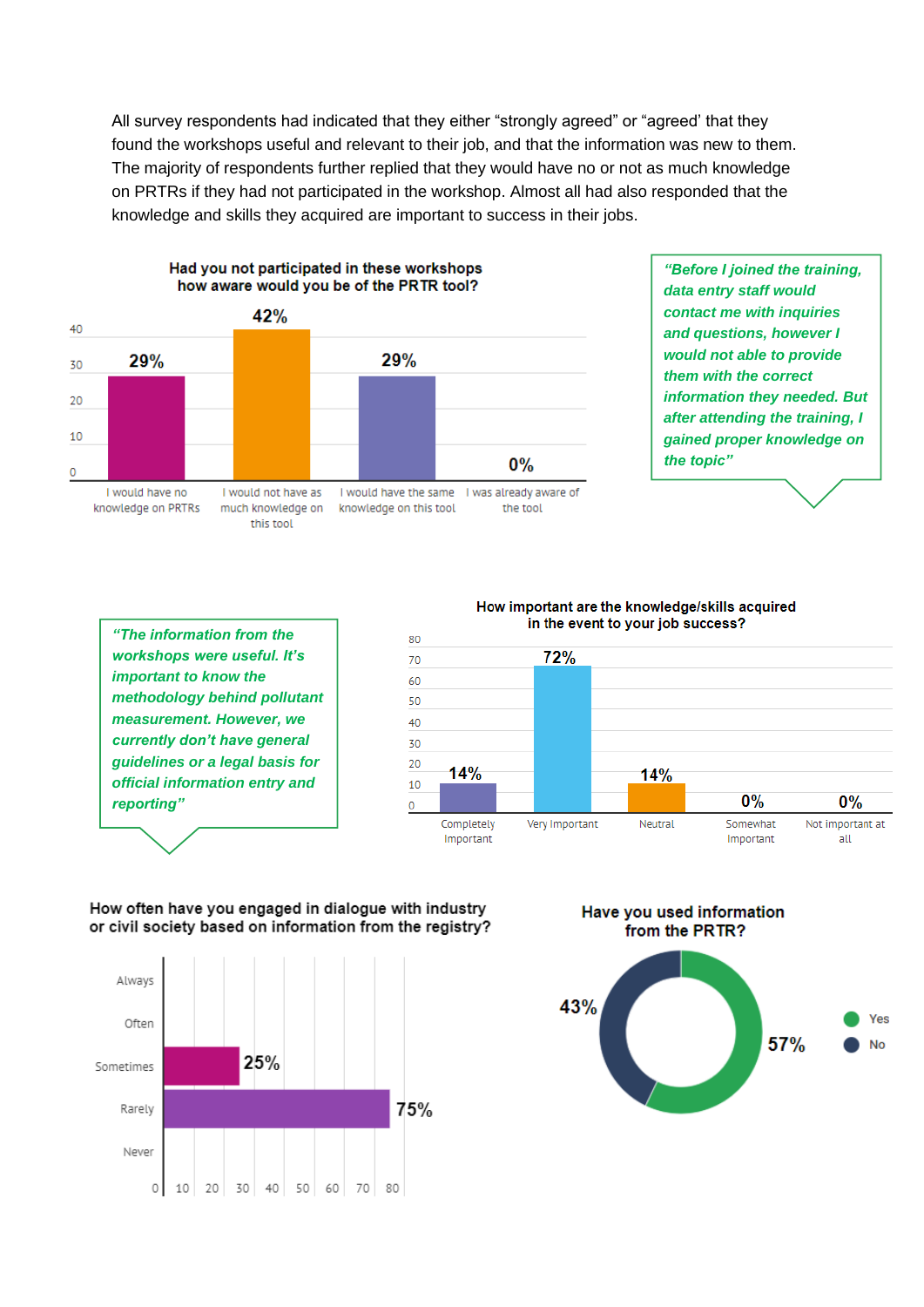

# **Erdenesaikhan Naidansuren**

Chair of the NGO: Environment and Security Center of Mongolia (ESCM)

**Discusses the importance of the availability of data**

Mongolia is often referred to as the land of the eternal blue sky and is known for its expansive green steppes, however pollution threatens this pristine image of the country. Erdenesaikhan, or Erdene – as Mongolians are apt to shorten names – is a passionate individual who has devoted his career to environmental research and conservation. Having done his Master's in environmental management and a PhD in risk assessment during Mongolia's gold mining boom, he noticed the effects cyanide and mercury were having on artisanal small scale miners, motivating him to work in the field of sound chemicals management.

As chair of the NGO he co-founded with his colleagues – Environment and Security Center of Mongolia (ESCM) – Erdene works on the identification and mitigation of risks from toxic and hazardous chemicals and waste, with the aim of informing the public and the government. Through his work, Erdene participated in the Pollutant Release and Transfer Register (PRTR) workshops organized by UNITAR and MET.

He participated in the *Inception Workshop* and *the Training Workshop on PRTR Awareness Raising Tools for Data Dissemination*. He sees great potential in the PRTR in its ability to provide awareness raising on chemical pollution, stating *"Chemical pollution is unfortunately worsening every year in Mongolia. The PRTR information portal is more important than ever."*

Erdene regrets that the PRTR is not yet fully functional, as its working level is still at the initial stage. Although the portal is live, there are only a few datasets available. However he commented that once information is uploaded from the different ministries and industries, the data will be of utmost use, especially for ESCM as an NGO that conducts independent compliancy monitoring. If there is demand or concern from the public about certain pollutants or industries, his organization would use the PRTR to verify if the reported data is correct by comparing it with their own measurements. *"This information would help promote transparency in providing the public with information on pollution within their environment and guide the government on which areas to focus efforts"*.

He stated that the trainings were useful in depicting uses for the tool, how to collect data, and navigate the portal, but that they are unable to apply these skills as the data has yet to be consolidated. There is the added layer of burden, as the MET also has an existing environment information database that also has not been integrated into the PRTR. Presently, Erdene is waiting for the ministry to make a campaign to request industries and organizations like his to upload their environmental data for the benefit of all users. However he was empathetic towards the limited capacity, citing that chemical pollution in Mongolia is a large feat for the country to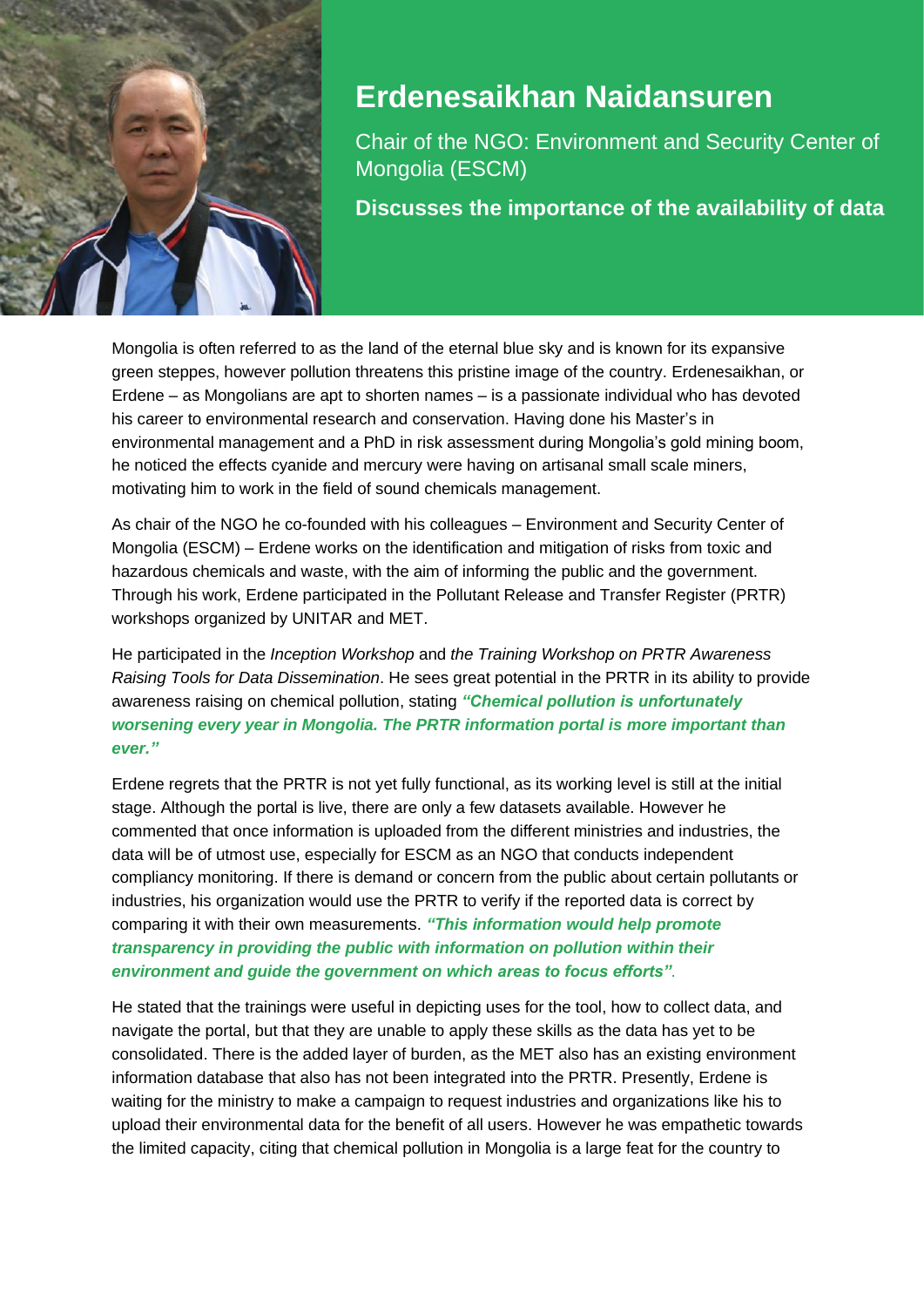#### *A Look Into ESCM*

Erdensaikhan established the Environment and Security Center of Mongolia (ESCM) with his colleagues in 2008, to remedy the weak chemical management in the country. The main concern they wanted to address was the insufficient availability of information on pollution hotspots for ordinary citizens, particularly in rural areas.

ESCM is a small NGO of comprised of a multidisciplinary team of chemists, experts on water, air quality, land management, and disaster management experts. They work with the local government agencies in different provinces to conduct studies on pollution levels in soil and water. They also conduct their own trainings for government officials demonstrating how to collect environmental data and measure pollution at the local level.

They involve other NGOs in their efforts as well. They are part of an umbrella organization for environmental NGOs in the country, called Mongolian Environment Civil Council, in which there are 21 branches – one for each *aimag* or province. The different organizations share information with each other in a mutually beneficial partnership where they are all informed of environmental pollution occuring on the ground.

ESCM periodically gets financial technical support from Pure Earth – a US based non-profit organization that supports pollution reduction in Mongolia.

tackle and that the improved management of chemicals will need to be a concerted effort with additional external support from organizations like UNITAR.

Erdene has high hopes for the potentials the PRTR can provide in not only awareness raising and fostering an environment of informational transparency, but also in the creation of policies, regulations, and legislations that will be evidence based and driven from data. This is especially important for limiting pollutants from major industries in Mongolia like mining, which release chemicals throughout the whole life cycle and supply chain. *"We still don't have clear policies on polluter pays principle (PPP) or a water pollution law. The level of potassium has been quiet high in our waters. The PRTR can help spearhead these policies"*. He stated that some industries are willing to be more environmentally sustainable but since there is no well established legistation on PPP the country cannot apply such principles.

Erdene went on to explain, "whenever we collect data on environmental pollution, we share this data with industry because they are also interested if they are polluting, what type of pollutants they are emitting, and at what level, and also if it is within industry

standards." He thinks there needs to be more of a push from the government to get industries to report their data to the national PRTR database, "until we declare how serious and intense chemical pollution is in Mongolia, industries will not reduce their pollution."

As for networking at the trainings, Erdene exclaimed **"the workshops were exciting – I met so many colleagues that I haven't met before."** Making new connections at the workshops has provided opportunities for potential collaboration and has made others aware of his NGO and their work.

# **PRTR and the Sustainable Development Goals**

The global consumption and production of chemicals has continued to grow at a substantial rate, posing threats to human health and the environment. Further action will be needed to minimize the adverse effects of hazardous chemicals. In this regard, the 2030 Agenda for Sustainable Development presents a great opportunity to integrate the sound management of chemicals and waste into relevant sector policies.